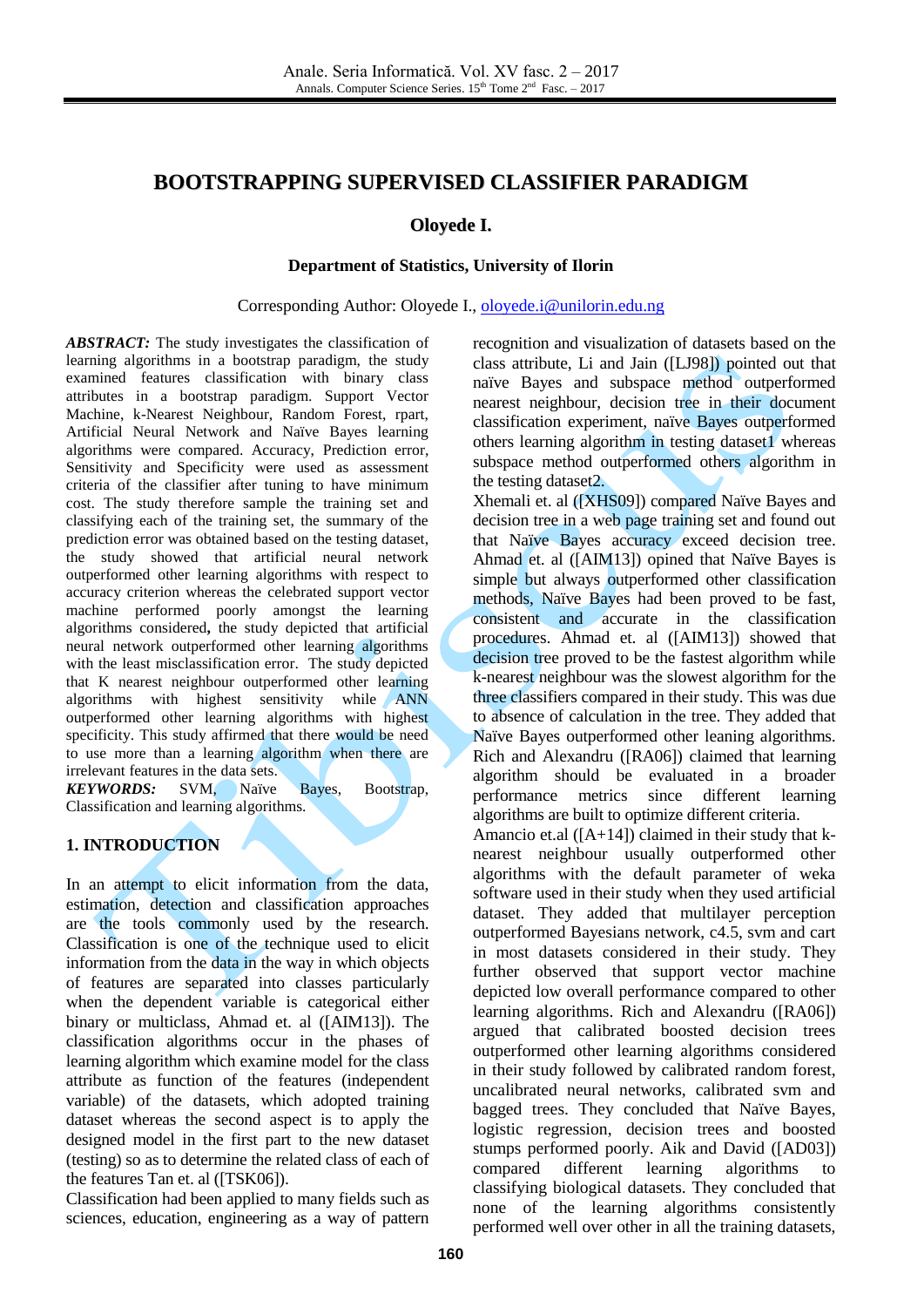though when they were integrated they overperformed one another using accuracy, specificity, sensitivity and positive predicted value criteria. Abhisek ([Abh17]) compared different learning algorithms which were used to classify the heart disease correctly with different performance metrics and concluded that Artificial Neural Network and Support Vector Machine were the best learning algorithms for the heart disease dataset. Having examined series of literature, this study therefore seeks to investigate the comparison of learning algorithms in a bootstrap paradigm where moderate Multicollinearity exists amongst some irrelevant features.

#### **2. MATERIAL AND METHODS**

In an alternative to cross validation which seems to be cumbersome and complicated bootstrap proved to be best technique for the learning algorithms. This study therefore adopted bootstrap technique to validate the learning algorithms compared. In an

attempt to have unique result we set the seed to 1223, thus 1000 iterations were adopted in the bootstrap paradigm. We reported the average of the accuracy, misspecification error of prediction, sensitivity and specificity. The whole iteration is depicted in the graphs displayed for each learning algorithms. The model was examined on the bootstrapped training datasets while the prediction was examined on the bootstrapped testing datasets so as to validate the learning algorithms and make reasonable comparisons.

#### **2.1. Support Vector Classification**

Let  $\{(x_1, y_1), (x_2, y_2), (x_3, y_3), \dots (x_m, y_m)\}\$  where with  $x_i \varepsilon$  H being a feature variables and  $y \sim (\pm 1)$  be training set supposedly to be classified. Intuitively, the task is to obtain a linear decision boundary parameterised by weight vector  $w$  and constant  $b$ :  $w'x_i + b \ge 0$  whenever  $y_i = +1$  and 0 whenever  $y_i = -1$ .



in an attempt to maximize the margin between the two class via hyperplane, we have:

$$
\frac{max}{m h} \frac{1}{\|m\|} \quad \text{or} \quad \frac{mix}{m h} \frac{1}{2} \|w\|^2 \tag{2.1}
$$

*w,b* 
$$
||w||
$$
 *w,b*  $2^{n+1}$  *... (*2.2)  
\n*s.t*  $y_i(w, x_i) + b \ge 1$  *(*2.2)

$$
\mathcal{L} = \mathcal{L} \times \mathcal{L} = \mathcal{L} \times \mathcal{L}
$$

# *2.1.1 Hard margin classifier*

If the training data  $\{(x_1, y_1), (x_2, y_2), (x_3, y_3), \dots (x_m, y_m)\}\$ is linearly separable thus the hyperplane correctly classifies the training data and then refer to as hard margin classifier.

#### *2.1.2 Soft margin classifier*

The constrained convex optimisation problem with a quadratic objective function where implicitly the data is not linearly separable, then non-negative slack variable  $\varepsilon_i$  is introduced to relax the constraints.

$$
y_i((w, x_i) + b) \ge 1 - \varepsilon_i \tag{2.3}
$$

Given any w and b the constrained can now be satisfied by making  $\mathcal{E}_i$  large enough. This renders the whole optimization problem useless. Therefore, one has to penalise large  $\mathcal{E}_i$ . This is done via the following modified optimization problem:

$$
\frac{min}{w, b, \varepsilon} \frac{1}{2} \| w \|^2 + \frac{c}{m} \sum_{i=1}^{m} \varepsilon_i
$$
 (2.4)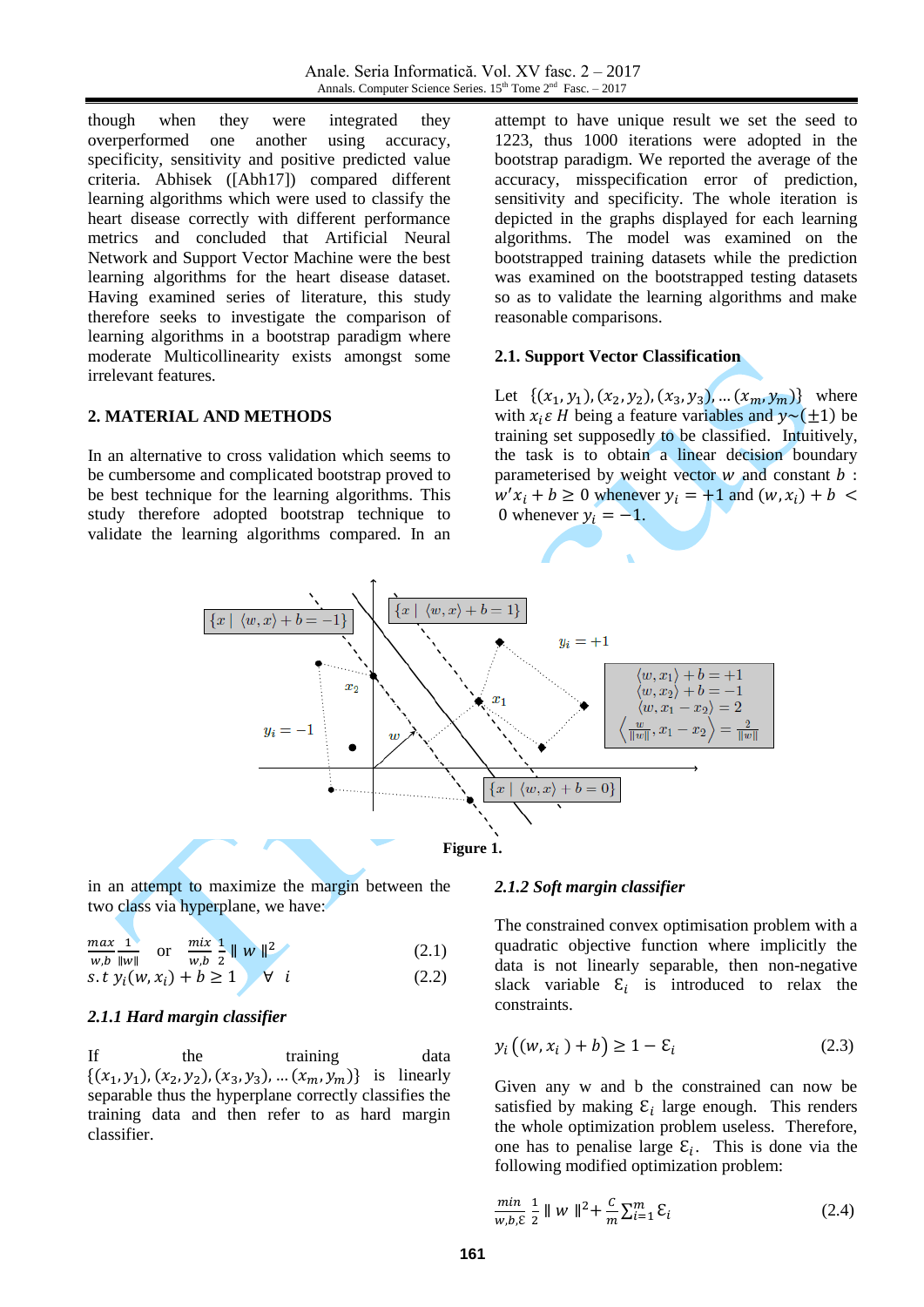Anale. Seria Informatică. Vol. XV fasc. 2 – 2017 Annals. Computer Science Series.  $15<sup>th</sup>$  Tome  $2<sup>nd</sup>$  Fasc.  $-2017$ 

$$
s.t. y_i((w, x_i) + b) \ge 1 - \varepsilon_i
$$
  
\n
$$
\varepsilon_i \ge 0
$$
\n(2.5)  
\n(2.6)

where  $C > 0$  is a penalty parameter. The resultant classifier is said to be a soft margin classifier. By introducing non-negative Lagrange multiplier  $\alpha_i$  and  $\beta_i$  one can write the Lagrangian.

$$
L(w, b, \varepsilon, \alpha, \beta) = \frac{1}{2} ||w||^2 + \frac{c}{m} \sum_{i=1}^m \varepsilon_i + \sum_{i=1}^m \alpha_i \left(1 - \varepsilon_i - y_i \left((w, x_i) + b\right)\right) - \sum_{i=1}^m \beta_i \varepsilon_i
$$
\n(2.7)

Then differentiate  $L(w, b, \varepsilon, \alpha, \beta)$  with respect to  $w, b, \epsilon$  and set them to zero

$$
\frac{dL}{dw} = \frac{1}{2} \frac{d}{dw} ||w||^2 + \frac{d}{dw} \frac{C}{m} \sum_{i=1}^m \mathcal{E}_i + \frac{d}{dw} \sum_{i=1}^m \alpha_i (1 - \mathcal{E}i - yiw, xi + b - ddwi = 1m\beta i\mathcal{E}i
$$
\n(2.8)\n
$$
\frac{dL}{dw} = \frac{1}{2} \frac{d}{dw} ||w||^2 + \frac{d}{dw} \sum_{i=1}^m (\alpha_i - \alpha_i \mathcal{E}_i - \alpha i yiw, xi - aiyib
$$
\n(2.9)\n
$$
\frac{dL}{dw} = w - \sum_i^m \alpha_i y_i x_i = 0
$$
\n(2.10)\n
$$
w = \sum_i^m \alpha_i y_i x_i
$$
\n(2.11)\n
$$
\frac{dL}{db} = \frac{1}{2} \frac{d}{db} ||w||^2 + \frac{d}{db} \sum_{i=1}^m \mathcal{E}_i + \frac{d}{db} \sum_{i=1}^m \alpha_i - \alpha i \mathcal{E}i - aiyiw, xi - aiyib - ddbi = 1m\beta i\mathcal{E}i
$$
\n(2.12)\n
$$
\frac{dL}{db} = \frac{d}{db} \sum_{i=1}^m \alpha_i - \alpha_i \mathcal{E}_i - \alpha_i y_i w, x_i - \alpha_i y_i b
$$
\n(2.13)\n
$$
\frac{dL}{db} = \frac{d}{db} \sum_{i=1}^m \alpha_i - \alpha_i \mathcal{E}_i - \alpha_i y_i w, x_i - \alpha_i y_i b
$$
\n(2.14)\n
$$
\frac{dL}{db} = - \sum_i^m \alpha_i y_i = 0
$$
\n(2.15)\n
$$
\frac{dL}{d\mathcal{E}_i} = \frac{1}{2} \frac{d}{d\mathcal{E}_i} ||w||^2 + \frac{d}{d\mathcal{E}_i} \sum_{i=1}^m \mathcal{E}_i + \frac{d}{d\mathcal{E}_i} \sum_{i=1}^m \alpha_i - \alpha i \mathcal{E}i - aiyiw, xi - aiyib - dd\mathcal{E}ii = 1m\beta i\mathcal{E}i
$$
\n(2.16)

 $\boldsymbol{d}$  $\frac{dE_i}{dE_i} =$  $\boldsymbol{d}$  $\boldsymbol{d}$  $\mathcal{C}_{0}^{(n)}$  $\frac{c}{m}\sum_{i=1}^{m}$  $\boldsymbol{d}$  $\frac{a}{d\varepsilon_i}\Sigma^m_{i}$  $\alpha_i y_i b - \frac{d}{d\xi_i} \sum_{i=1}^m \beta_i \, \mathcal{E}_i$  (2.17)  $\boldsymbol{d}$  $\boldsymbol{d}$  $\frac{dL}{d\varepsilon_i} = \frac{d}{d\varepsilon}$  $\boldsymbol{d}$  $\mathcal{C}_{0}^{(n)}$  $\frac{c}{m}\sum_{i=1}^{m}$  $\boldsymbol{d}$  $\frac{a}{d\varepsilon_i}\sum_{i=1}^m$  $\boldsymbol{d}$  $\frac{a}{d\varepsilon_i} \sum_{i=1}^m \beta_i \varepsilon_i$ 

$$
\frac{dL}{dE_i} = \frac{c}{m} - \sum_{i=1}^{m} \alpha_i - \sum_{i=1}^{m} \beta_i = 0
$$
\n(2.18)

$$
\frac{dE_i}{dt} - \frac{m}{m} - \sum_{i=1}^{n} u_i - \sum_{i=1}^{n} p_i = 0
$$
\n(2.19)\n  
\n
$$
\frac{c}{m} = \sum_{i=1}^{m} \alpha_i + \sum_{i=1}^{m} \beta_i
$$
\n(2.20)

Substituting into the Lagrangian and simplifying yields the dual objective function.

$$
L(w, b, \varepsilon, \alpha, \beta) =
$$
  
\n
$$
\frac{1}{2} (\sum_{i=1}^{m} \alpha_i y_i x_i)^2 + (\sum_{i=1}^{m} \alpha_i + \sum_{i=1}^{m} \beta_i) \sum_{i=1}^{m} \varepsilon_i +
$$
  
\n
$$
\sum_{i=1}^{m} (\alpha_i - \alpha_i \varepsilon_i - \alpha_i y_i w, x_i - \alpha_i y_i b) - \sum_{i=1}^{m} \beta_i \varepsilon_i
$$
  
\n(2.21)

$$
L(w, b, \varepsilon, \alpha, \beta) =
$$
\n
$$
\frac{1}{2} (\sum_{i}^{m} \alpha_{i} y_{i} x_{i})^{2} + \sum_{i=1}^{m} \alpha_{i} \varepsilon_{i} + \sum_{i=1}^{m} \beta_{i} \varepsilon_{i} +
$$
\n
$$
\sum_{i=1}^{m} \alpha_{i} - \sum_{i=1}^{m} \alpha_{i} \varepsilon_{i} - \sum_{i=1}^{m} \alpha_{i} y_{i} w_{i} x_{i} -
$$
\n
$$
\sum_{i=1}^{m} \alpha_{i} y_{i} b - \sum_{i=1}^{m} \beta_{i} \varepsilon_{i} \qquad (2.22)
$$
\n
$$
L(w, b, \varepsilon, \alpha, \beta) = \frac{1}{2} (\sum_{i}^{m} \alpha_{i} y_{i} x_{i})^{2} + \sum_{i=1}^{m} \alpha_{i} -
$$
\n
$$
\sum_{i=1}^{m} \alpha_{i} y_{i} w_{i} x_{i} - \sum_{i=1}^{m} \alpha_{i} y_{i} b \qquad (2.23)
$$
\n
$$
L(w, b, \varepsilon, \alpha, \beta) = \frac{1}{2} (\sum_{i}^{m} \alpha_{i} y_{i} x_{i})^{2} + \sum_{i=1}^{m} \alpha_{i} -
$$
\n
$$
\sum_{i=1}^{m} \alpha_{i} y_{i} \alpha_{i} y_{i} x_{i} x_{i} - \sum_{i=1}^{m} \alpha_{i} y_{i} b \qquad (2.24)
$$
\n
$$
L(w, b, \varepsilon, \alpha, \beta) = \frac{1}{2} \sum_{i} y_{i} y_{j} \alpha_{i} \alpha_{j} (x_{i} x_{j}) + \sum_{i=1}^{m} \alpha_{i} -
$$
\n
$$
\sum_{i} y_{i} y_{j} \alpha_{i} \alpha_{j} (x_{i} x_{j}) - \sum_{i=1}^{m} \alpha_{i} y_{i} b \qquad (2.25)
$$
\n
$$
L(w, b, \varepsilon, \alpha, \beta) = -\frac{1}{2} \sum_{i} y_{i} y_{j} \alpha_{i} \alpha_{j} (x_{i} x_{j}) +
$$
\n<math display="block</math>

There is need maximized the objective function with respect to  $\alpha$  which is equivalent to minimization as expressed below. Recall that  $\alpha_i \geq 0$  and  $\beta_i \geq 0$ and  $0 \leq \sigma_i \leq \frac{c}{n}$  $\frac{c}{m}$ .

$$
\frac{\min\limits_{\alpha} 1}{\sum_{i,j} y_i y_j \alpha_i \alpha_j} (x_i, x_j) - \sum_{i=1}^m \alpha_i \tag{2.28}
$$

$$
s. t \sum_{i=1}^{m} \alpha_i y_i = 0 \tag{2.29}
$$

$$
0 \le \alpha_i \le \frac{c}{m} \tag{2.30}
$$

By the KKT conditions (Section 3.3) we have

$$
\alpha_i(1 - \varepsilon_i - y_i((w, x_i)) + b)) = 0 \text{ and } \beta_i \varepsilon_i = 0
$$
\n(2.31)

The study considered two cases for  $y_i((w, x_i))$ and the implications of the KKT condition

#### **2.2. Neural Networks**

A neural network is a two stage regression or classification model, typically represented by a network diagram. For K-class classification, there are *K* units at the top, with the *k*th unit modelling the probability of class *k*. There are *K* target measurements Y*k*, k=1…, each being coded as a 0-1 variable for the *k*th class

Derived features  $Z_m$  are created from linear combinations of the inputs, and then the target Ym is modelled as a function of linear combinations of the inputs, and then the target  $Y_k$  is modelled as a function of linear combination of the  $Z_m$ 

$$
Z_m = \sigma(\sigma_{0m} + \alpha_m^T X), m = 1 \dots, M,\tag{2.32}
$$

$$
T_k = \beta_{0k} + \beta_k^T Z, k = 1, \dots K,
$$
 (2.33)

$$
f_k(X) = g_k(T), k = 1, ..., K,
$$
 (2.34)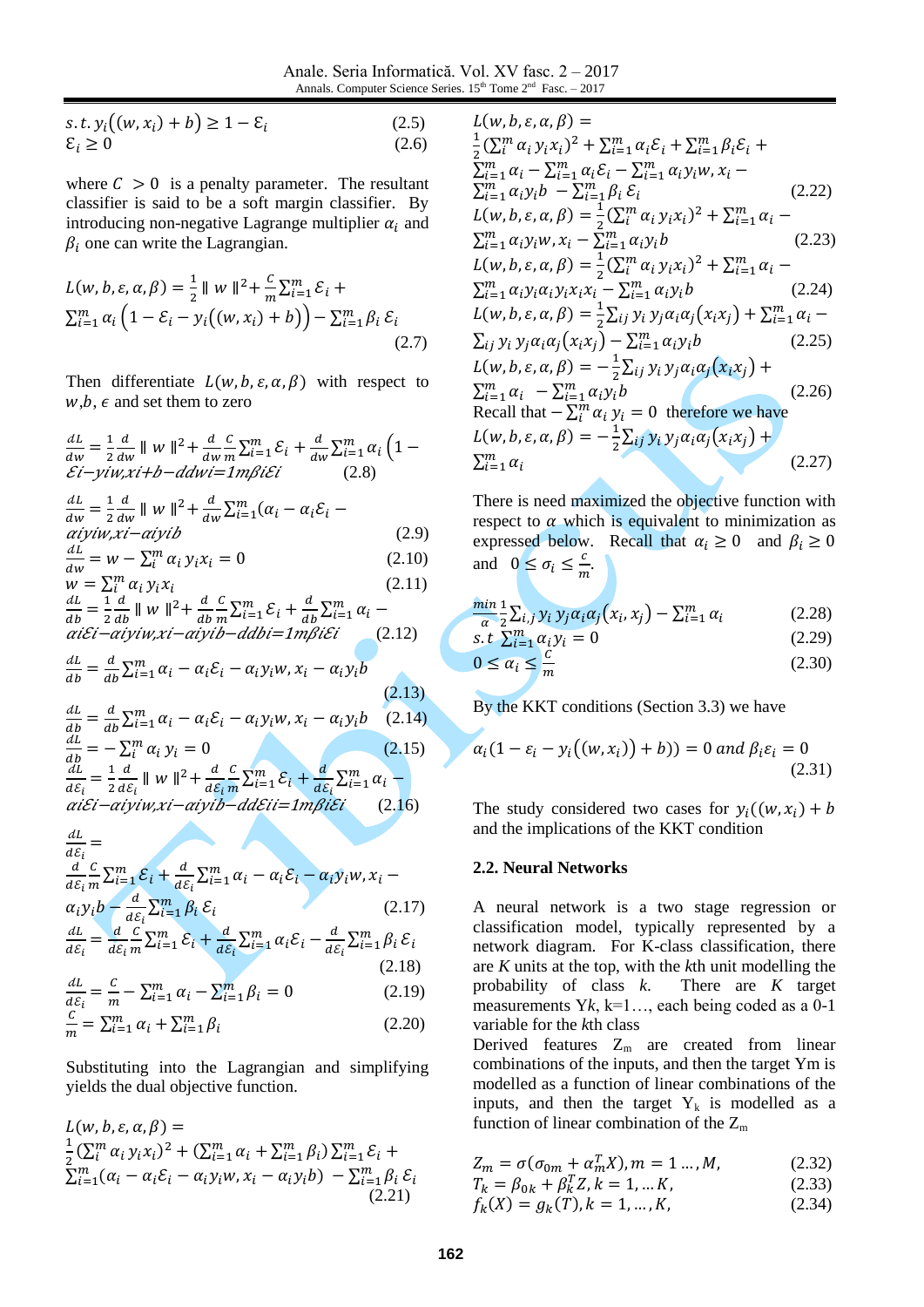Where

 $Z = (Z_i, Z_2, ... Z_m)$ , and  $T = (T_i, T_2, ... T_k)$  (2.35)

#### **2.3. K-Nearest Neighbor Classifier**

KNN is a learning algorithm that makes predictions on the model using the testing dataset by making new instance, this is achieved by searching through the whole training dataset for the K most similar instances which is regarded as the neighbors and summarizing the output variables for those set of k instances. Euclidean distance is the tool used to determine the K instances in the training dataset that is most similar to a new input. The Euclidean distance is obtained as  $(x, x_i) = \sqrt{\sum (x_i - y_i)^2}$ . for the uniformity of the values of the distances, the features in the training dataset is standardized as

$$
X_i = \frac{X - X_{min}}{X_{max} - X_{min}}\tag{2.36}
$$

#### **2.4. Naïve – Bayes Classifier**

Naïve Bayes classifier or idiot Bayes in a learning algorithms which uses the Bayes theorem to classify the dataset into model attributes and it assumed that the probability of certain feature  $X_i$  is totally independent of another feature  $X_i$  Ethan (2010). Bayes theorem can be expressed as  $P(A/B) =$  $\boldsymbol{P}$  $\frac{P(A)}{P(B)}$  and it provides the means through which the probability of the hypothesis can be obtained given the prior knowledge about the problem.

 $\overline{P}$ L E

### **2.5. Random Forest**

This is a classifier that consists of a collection of decision trees, where each tree is constructed by applying an algorithm A on the training dataset S and an additional random vector  $\theta$  where  $\theta$  is sampled i.i.d from some distribution. The prediction of the random forest is obtained by a majority vote over the predictions of the individual trees. Random K data points are selected from the training dataset, then a decision tree is built for the selected K data points. Thereafter, the Ntree subset are selected from the trees, finally, result on the basis of the majority of votes is decided Shai and Shai (2014) and Abhisek (2017).

#### **3. DATA GENERATION PROCESS**

Artificial dataset of low dimensional was generated, the main focus is to assess various learning

algorithms in a way to classify training datasets in to binary class attribute subject to the redundancy in the dataset generated. The dataset was partitioned into training dataset which was used to fit the model for all the learning algorithms and the testing dataset which was used to predict the model for all the learning algorithms at the ratio of 80:20 (training:testing) respectively. 10 dimensions were redundant with moderately collinear, the probability of class attribute of  $y=1$  or  $-1$  was set to be equal. The first three features' were drawn from uniform distribution with minimum(4.3;2;1) and maximum (7.9;4.4;6.9) respectively whereas the remaining fifteen features were generated with normal distribution with mean 0 and standard deviation of 20.

## **3.1. Performance Metrics**

Performance metrics imply measurement or performance criteria on how well a learning algorithm perform in features classification, regression and selection. This adduces to various criteria such as accuracy, precision, misspecification error rate, sensitivity and specificity.

#### **3.2. Confusion matrix**

This depicts how the learning algorithm is confused after classification when model is predicted with testing datasets.

| Table 1.                      |                 |                 |  |  |  |
|-------------------------------|-----------------|-----------------|--|--|--|
| <b>Correct Classification</b> | <b>Positive</b> | <b>Negative</b> |  |  |  |
| Positive                      | TP(1.1)         | FN(1,0)         |  |  |  |
| Negative                      | FP(0,1)         | TN(0,0)         |  |  |  |

TP is the true positive value that is truly classified, FP is the false positive value that falsely classified, TN is the true negative value that is truly classified while FN is the false negative value that falsely classified.

Accuracy is the measure of the proportion of proportion that is correctly classified, ([Max13]).

 $acc = \frac{T}{T_{B+T}}$  $\frac{TP+TN}{TP+TN+FP+FN}$  THIS implies how close the predicted value close to the actual value, the misclassification error can be obtained a  $1$ accuracy.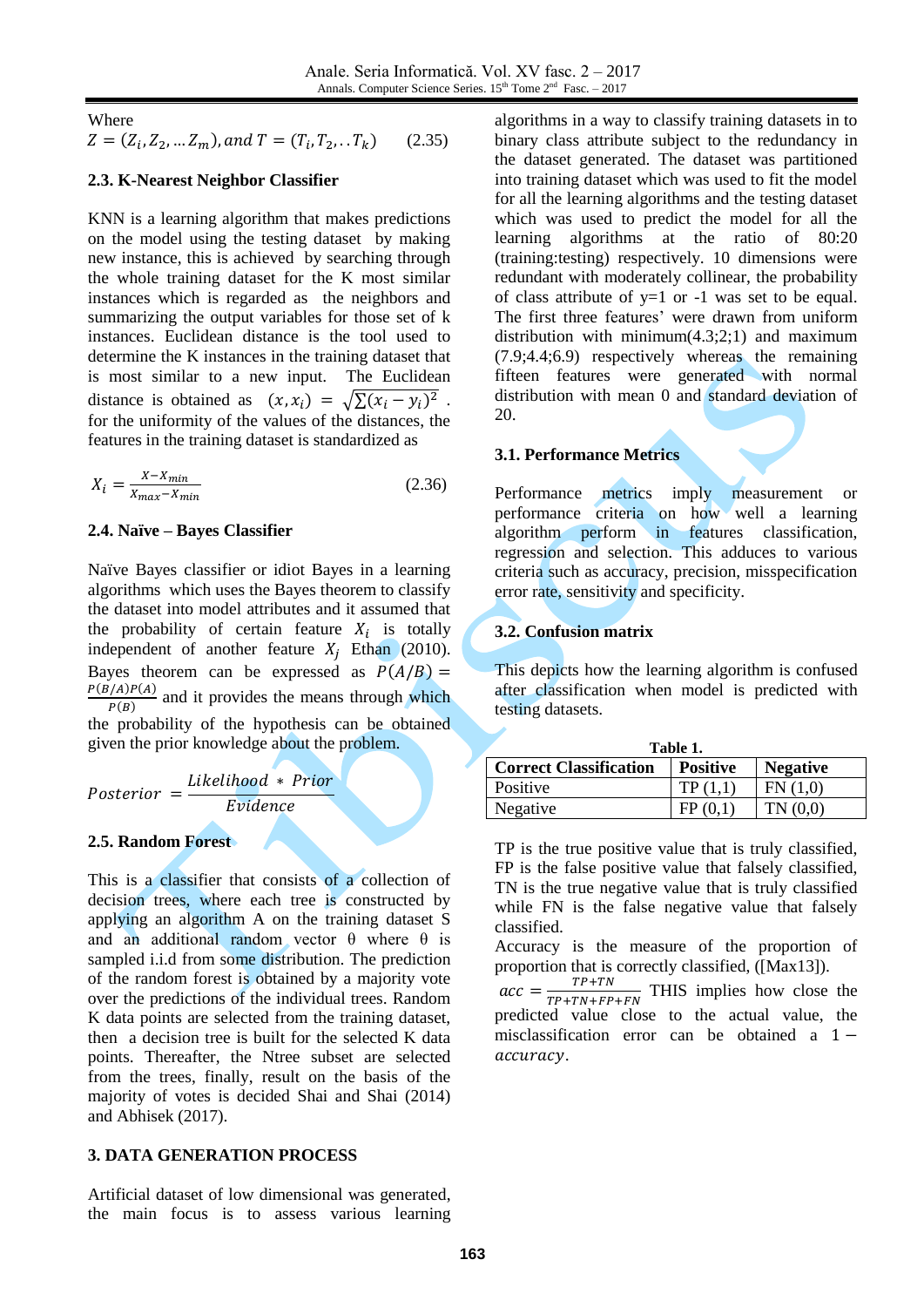## **4. RESULTS AND INTERPRETATION**

| <b>Table 2. Results</b> |                 |                                       |       |                    |            |  |  |
|-------------------------|-----------------|---------------------------------------|-------|--------------------|------------|--|--|
| Learning                | <b>Accuracy</b> | <b>MissClassification Sensitivity</b> |       | <b>Specificity</b> | <b>PPV</b> |  |  |
| <b>Algorithms</b>       |                 | <b>Errors</b>                         |       |                    |            |  |  |
| <b>SVM</b>              | .4818           | .5183                                 | .8267 | .3339              | 0.3474     |  |  |
| Rpart                   | .4931           | .5070                                 | .591  | 0.4511             | 0          |  |  |
| Random forest           | .4912           | .5089                                 | .601  | .4441              | .3169      |  |  |
| Naïve Bayes             | .5023           | .4978                                 | .6923 | .4208              | .3376      |  |  |
| <b>KNN</b>              | .5              | .5                                    |       | . 2857             | .375       |  |  |
| Ann                     | .5195           | .4805                                 | .6123 | .4797              | .3379      |  |  |



**Figure 2. The accuracy of learning algorithms**

**Accuracy:** the study showed that artificial neural network outperformed other learning algorithms in a bootstrap paradigm where the model was predicted based on the testing datasets. This was followed by naïve Bayes, K nearest neighbour, rpart, Random forest. it is support vector machine that performed poorly amongst the learning algorithms with 1000 bootstrap replications.



**Misclassification Error:** the study depicted that artificial neural network outperformed other learning algorithms in a bootstrap paradigm with minimum misclassification error of 0.4805. This was followed by naïve Bayes, K nearest neighbour, rpart, Random forest. It was support vector machine that performed poorly amongst the learning algorithms with highest misclassification error of 0.5183 in a bootstrap replication.



**Figure 4. The sensitivity of learning algorithms**

**Sensitivity:** the study depicted that K nearest neighbour outperformed other learning algorithms in a bootstrap paradigm with highest sensitivity. This was followed by support vector machine, naive Bay, Random forest, ANN and rpart.



**Figure 5. The specificity of learning algorithms**

**Specificity:** the study depicted that ANN outperformed other learning algorithms in a bootstrap paradigm with highest specificity. This was followed by rpart, random forest, naïve Bayes, support vector machine while the least is KNN.

# **CONCLUSION**

The study examined features classification with binary class attributes in a bootstrap paradigm. Support Vector Machine, k-Nearest Neighbour, Random Forest, rpart, Artificial Neural Network and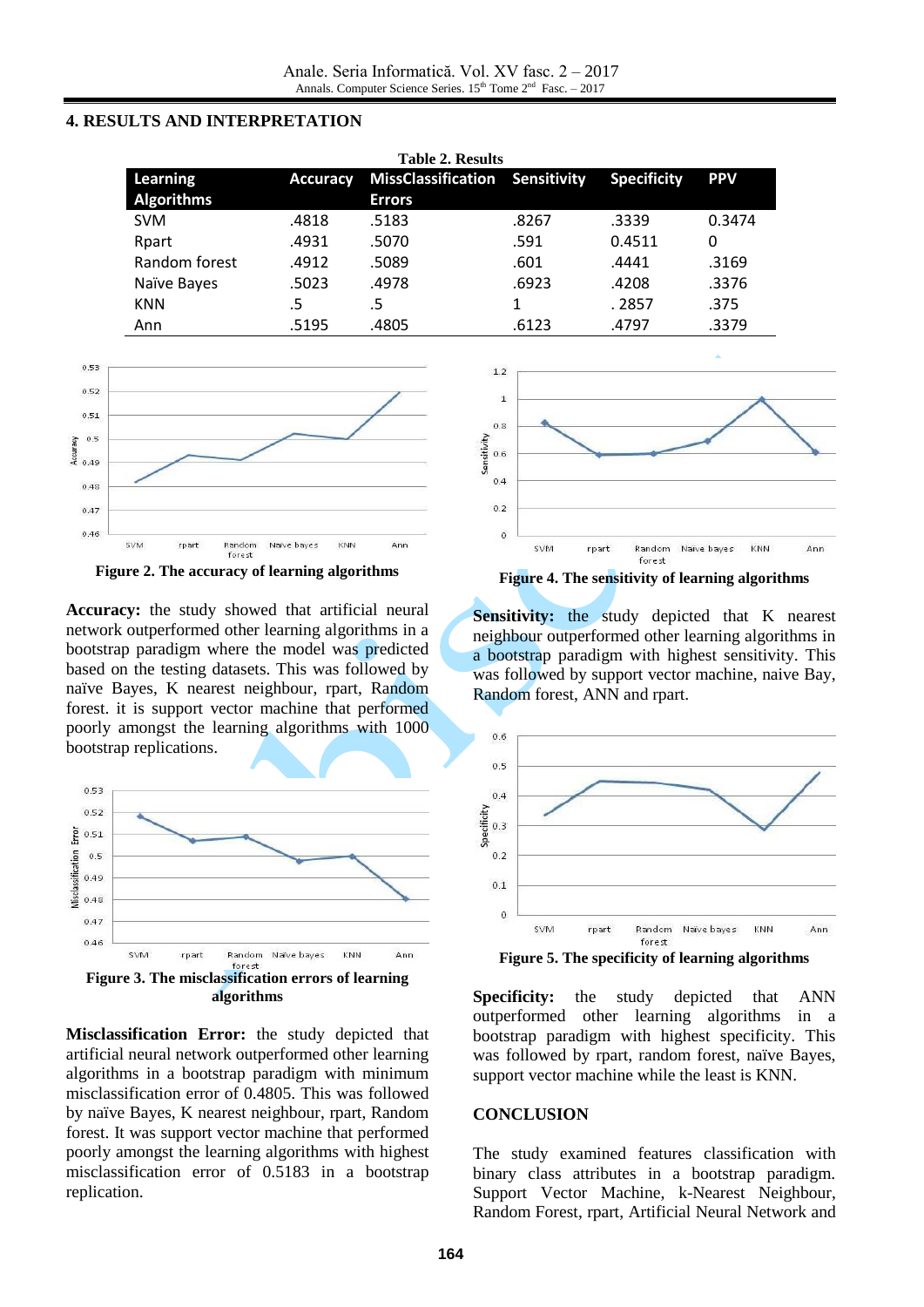Naïve Bayes learning algorithms were compared, the study showed that artificial neural network outperformed other learning algorithms with respect to accuracy criterion whereas the celebrated support vector machine performed poorly amongst the learning algorithms considered**,** the study depicted that artificial neural network outperformed other learning algorithms with the least misclassification error. The study depicted that K nearest neighbour outperformed other learning algorithms with highest sensitivity while ANN outperformed other learning algorithms with highest specificity. This study affirmed that there would be need to use more than a learning algorithm when there are irrelevant features in the data sets. Our study is in line with what are found in the literature.

## **REFERENCES**

- [Abh17] **Abhisek A. -** *Comparative Study of Machine Learning Algorithms for Heart Disease Prediction*, unpublished thesis, Helsinki Metropolia University of Applied Sciences Bachelor of Engineering, Information Technology, Pp 1:52, 2017.
- [AIM13] **Ahmad A., Iman P., Min T. -** *Performance Comparison between Naïve Bayes, Decision Tree and k-Nearest Neighbor in Searching Alternative Design in an Energy Simulation Tool*, (IJACSA) International Journal of Advanced Computer Science and Applications, Vol. 4, No. 11, pp 33:39, 2013, [www.ijacsa.thesai.org](http://www.ijacsa.thesai.org/)
- [AD03] **Aik C.T., David G. -** *An empirical comparison of supervised machine learning techniques in bioinformatics*, appear in the proceedings of the first Asia Pacific Bioinformatics Conference, 2003.
- [A+14] **Amancio D. R., Comin C. H., Casanova D., Travieso G., Bruno O. M. -** *A Systematic Comparison of Supervised Classifiers*. PLoS ONE 9(4): e94137, 2014. doi:10.1371/journal.pone.0094137
- [Eth10] **Ethan A. -** *Introduction to Machine Learning*, 2nd ed. Cambridge Massachusetts, MIT Press, 2010.
- [LJ98] **Li Y. H., Jain A. K. -** *Classification of Text Document*, The Computer Journal, Vol. 41(8), 1998.
- [Max13] **Max B. -** *Principles of Data Mining*. 2nd ed. Springer, 2013.
- [RA06] **Rich C., Alexandru N. -** *An Empirical Comparison of Supervised Learning Algorithms Using Different Performance Metrics*, Appearing in Proceedings of the 23rd International Conference on Machine Learning, Pittsburgh, PA, pp 1-12, 2006.
- [SS14] **Shai S. S., Shai B. D. -** *Understanding Machine Learning*. New York, Cambridge University Press, 2014.
- [TSK06] **Tan P.-N., Steinbach M., Kumar V. -** *Introduction to Data Mining*. Addison Wesley Publishing, 2006.
- [XHS09] **Xhemali D., Hinde C. J., Stone R. G. -** *Naïve Bayes vs. Decision Trees vs. Neural Networks in the Classification of Training Web Pages*, International Journal of Computer Science Issue, Vol. 4(1), 2009.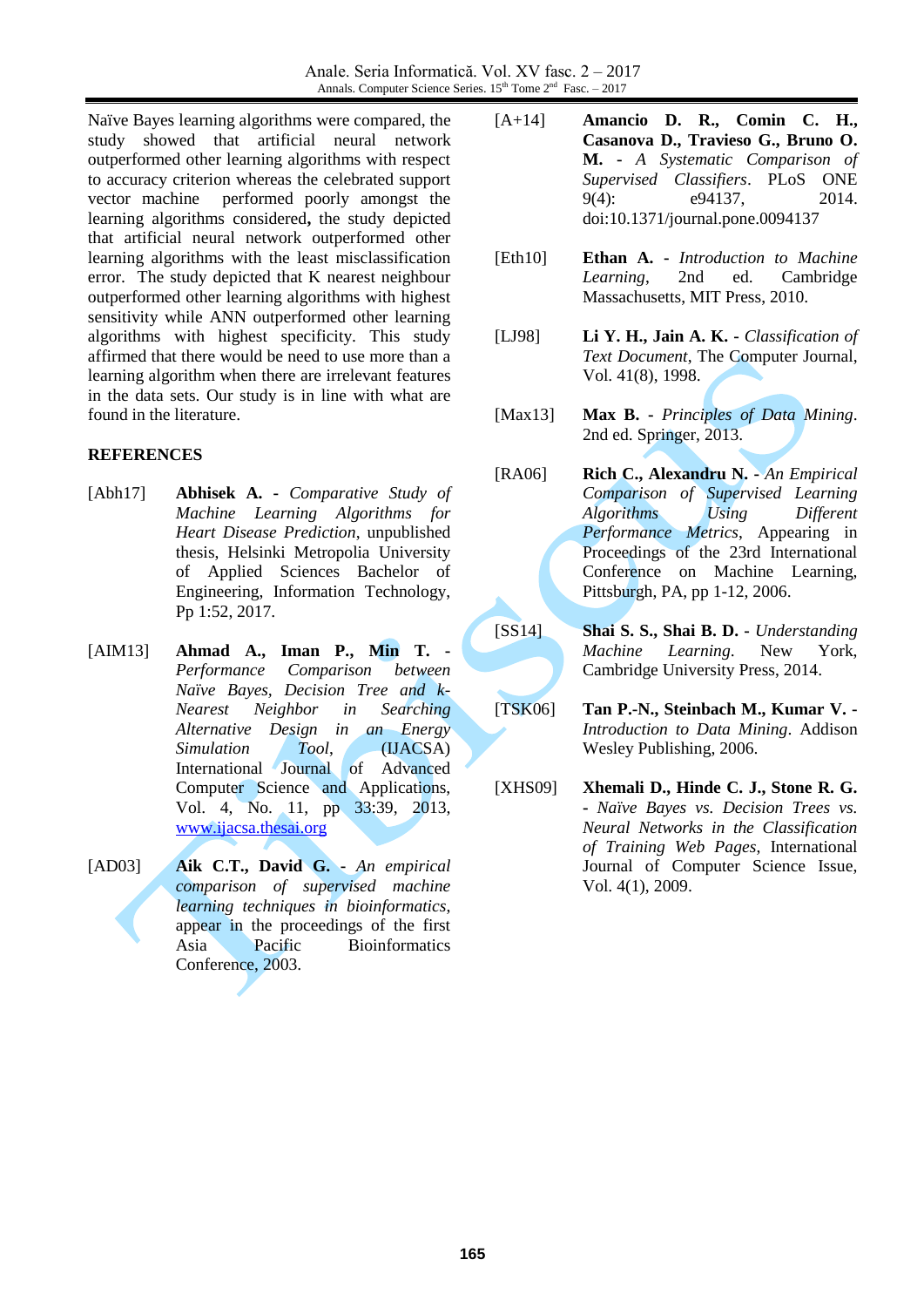Anale. Seria Informatică. Vol. XV fasc. 2 – 2017 Annals. Computer Science Series.  $15<sup>th</sup>$  Tome  $2<sup>nd</sup>$  Fasc.  $-2017$ 



**Support Vector Machine** 

**Figure 6. The bootstrap outcome of the misclassification error rate of the SVM classification algorithm**



Naïve Bayes

**Figure 7. The bootstrap outcome of the misclassification error rate of the Naïve Bayes classification algorithm**



Rpart

**Figure 8. The bootstrap outcome of the misclassification error rate of the Rpart classification algorithm**